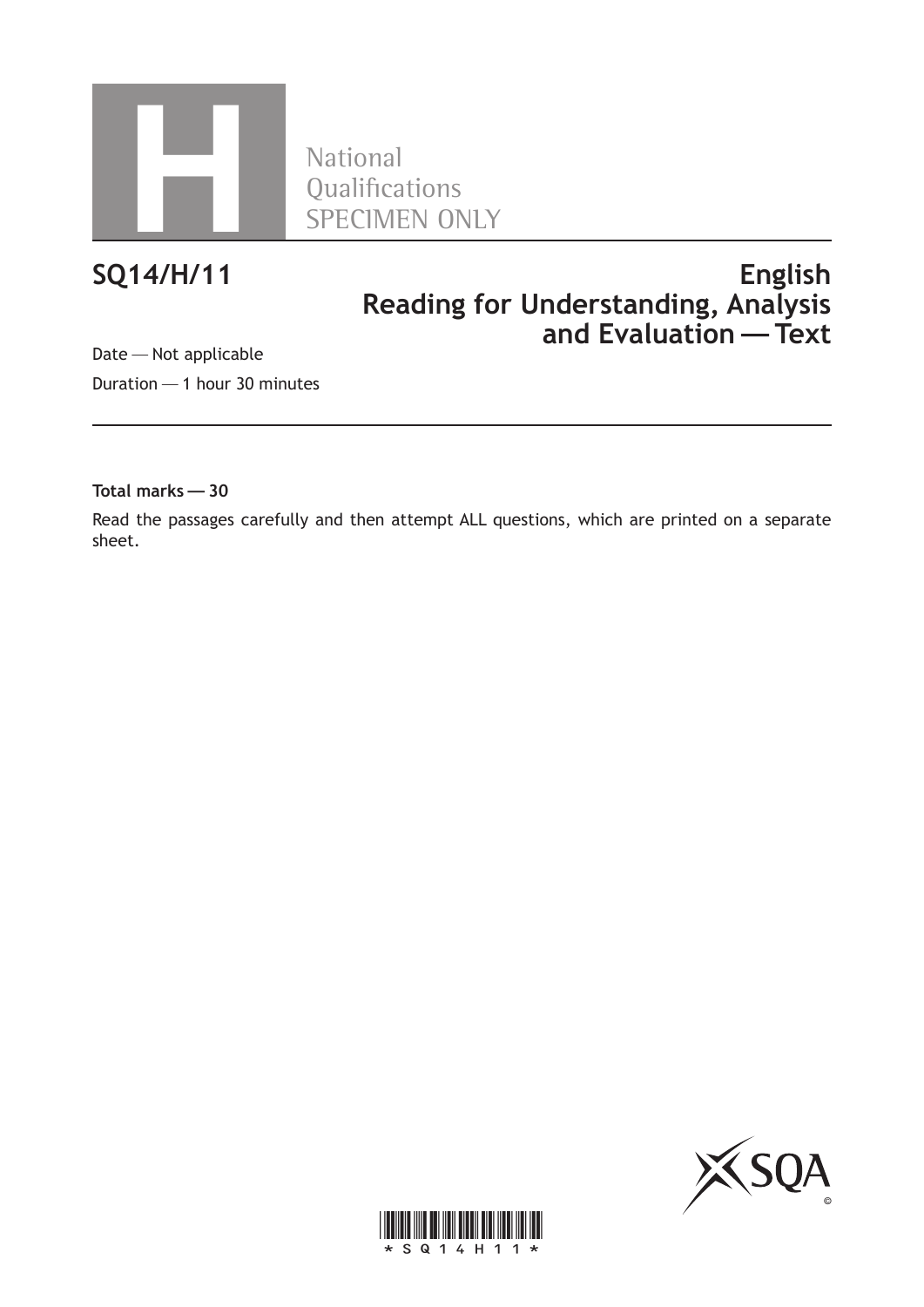The following two passages focus on the importance of trees.

## **Passage 1**

*In the first passage Janice Turner, writing in The Times newspaper, considers the value of trees*.

Read the passage below and attempt the questions which follow.

Watching the tree surgeon from the window, I felt I was witnessing a crime. One I'd authorised, like a Mafia hit. The holm oak  $-$  a dense, virulent, evergreen ball  $-$  loomed over the garden like a storm cloud. It had to be cut back. But as the chainsaw whined and branches tumbled, I wondered if I really had the right.

- 5 I'm a resolute city-dweller, but trees seem ever more precious these days, a rebuke to built-in obsolescence, a steady point in a churning world. My pear and apple trees are remnants from when South London orchards ran all the way down to meet the sea. The walnut reaches out a mammoth limb from my neighbour's garden to mine like God's arm on the ceiling of the Sistine Chapel in Rome.
- They are our living past, clocking up the years, ring by ring. Trees are calming like cathedrals, 10 reassuring us that they will endure even though we will not. No wonder the ancients believed they were gods; there are worse things to worship than a tree.

And this week, reading how some protesters had been arrested trying to prevent ancient woodland being destroyed to make way for a three-mile link road to Hastings, I thought: yes, I'd

- 15 go to prison for a tree. Indeed, the protesters who are digging tunnels in the mud and standing before the diggers are not "eco-warriors" or "hippies". Among them are young families, retired folk and ordinary dog-walkers. "Local grandmothers", it was reported, came to swing in giant hammocks strung between the 400-year-old oaks.
- But this is their last stand. They can only slow the developers. By March the trees will be 20 felled. Local people have fought for 20 years to save them, but they are on the wrong side of what the government is determined to market as progress, however short-term and dubious the economic benefits. The Chancellor of the Exchequer gave £56.8 million of government money for this very road, which will fill up with extra traffic, as new roads do, and lead in time to a spanking new industrial estate, although Hastings town already has plenty of boarded-up
- 25 premises from which to trade.

Development versus the trees. The government tells us that those who want to protect open countryside and woodland from being turned into endless Lego-brick estates are not conservationists, they are selfish, privileged people who, sitting comfortably in their own cheaply bought piles, have no care for struggling young couples who can't afford a family home.

30 Anyway, what's a bunch of trees?

But people with no respect for trees show a special kind of arrogance: they think they're bigger than history. I'd argue that cutting down an ancient oak is worse than killing most types of animal. Certainly the more numerous species such as dogs, cows, monkeys or cats. A chainsaw slicing into a 300-year-old trunk is more brutal and grotesque than hunting 100 foxes. Chopping

35 down a fine old tree is more like shooting an elephant or harpooning a whale: the aching poignancy of an enormous creature whose size and strength nonetheless cannot save it. Except even the mightiest mammal can be bred to maturity in a few years. Not so a tree.

Yet it is astonishing, given how much people love them  $-$  planting them to mark special moments or honour dead loved ones, measuring their lives by their seasonal changes — that 40 officialdom loathes trees. Insurance companies fretting about subsidence would rather you took them all down just in case. Councils detest them, employing municipal butchers to hack away at whole groves. Embarrassed stumps with a couple of twigs are all that remain.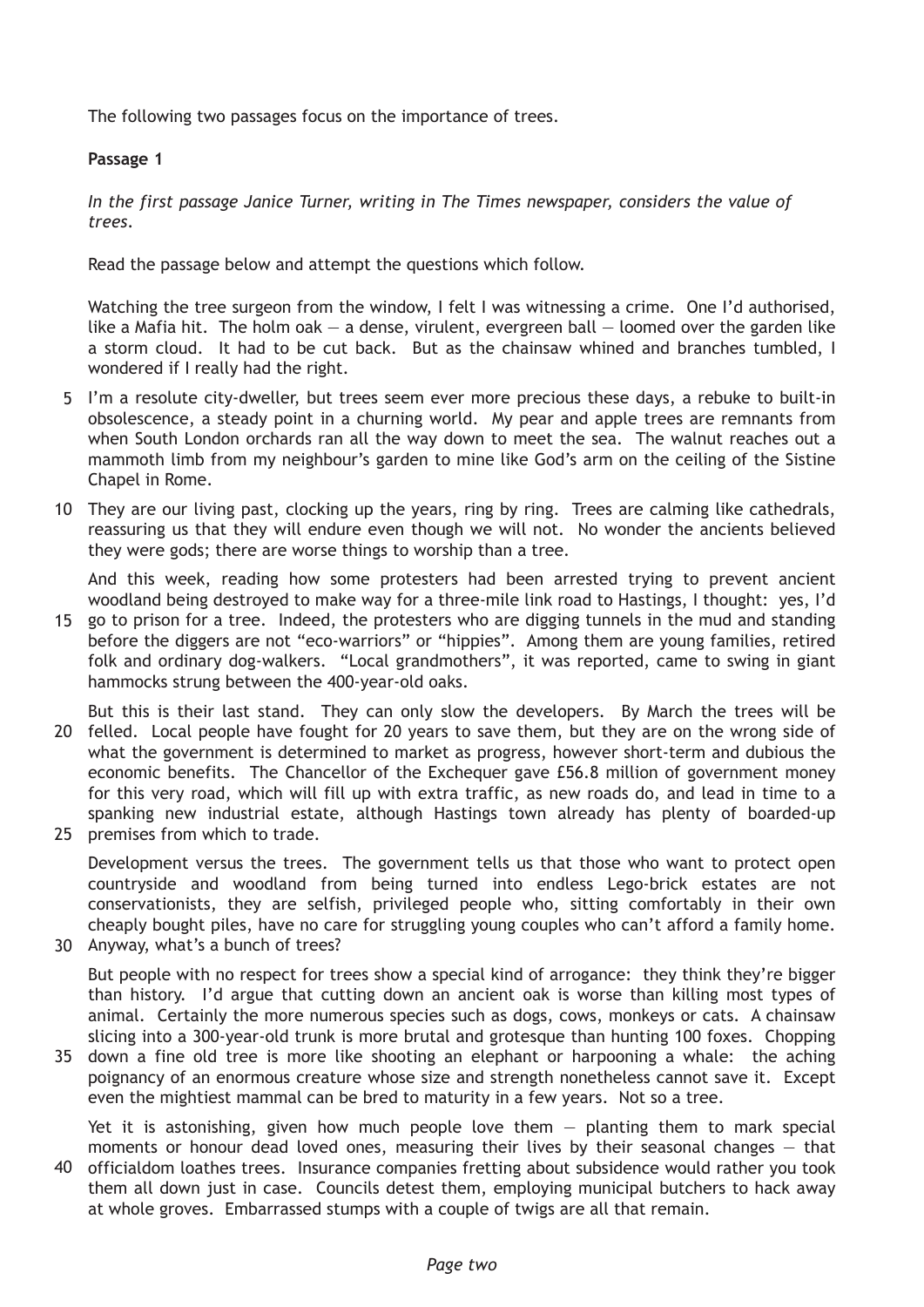It's a wonder any tree survives a health and safety audit. One City Council tried to remove a whole row of horsechestnuts because conkers fell on cars and children might slip on leaves. Our

- local primary school cut down a fine tree beneath which generations of children had played, 45 because the new head deemed its twigs and leaves too messy. A posh gardener once suggested we cut down most of our trees and start again with fresh, more groovy varieties. This misunderstood the very point: trees are the antithesis of fickle fashion. But some crass homeowners can't bear the fluff-balls from plane trees messing up their hall carpet or the lime
- 50 sap puking down on their shiny car bonnets. Neater to reach for the axe. Maybe garden centres should start selling plastic ones: say goodbye to autumnal hell.

Visiting Burma, I learnt that its teak forests were flogged off to China by the generals, who were desperate for quick cash, like a beautiful girl being forced to sell her hair. Iceland is barren because Vikings cut them all down in a year and Peru is logging away its resources.

55 Our country's trees will tumble to make way for the machines of progress. But for how much economic growth is it worth mowing down a wood? Trees are beyond priceless: they are our history inscribed in the natural world. Which rich men, planting beautiful orchards to their own glorious memory, have always known.

*Adapted from an article in The Times newspaper, January 2013*.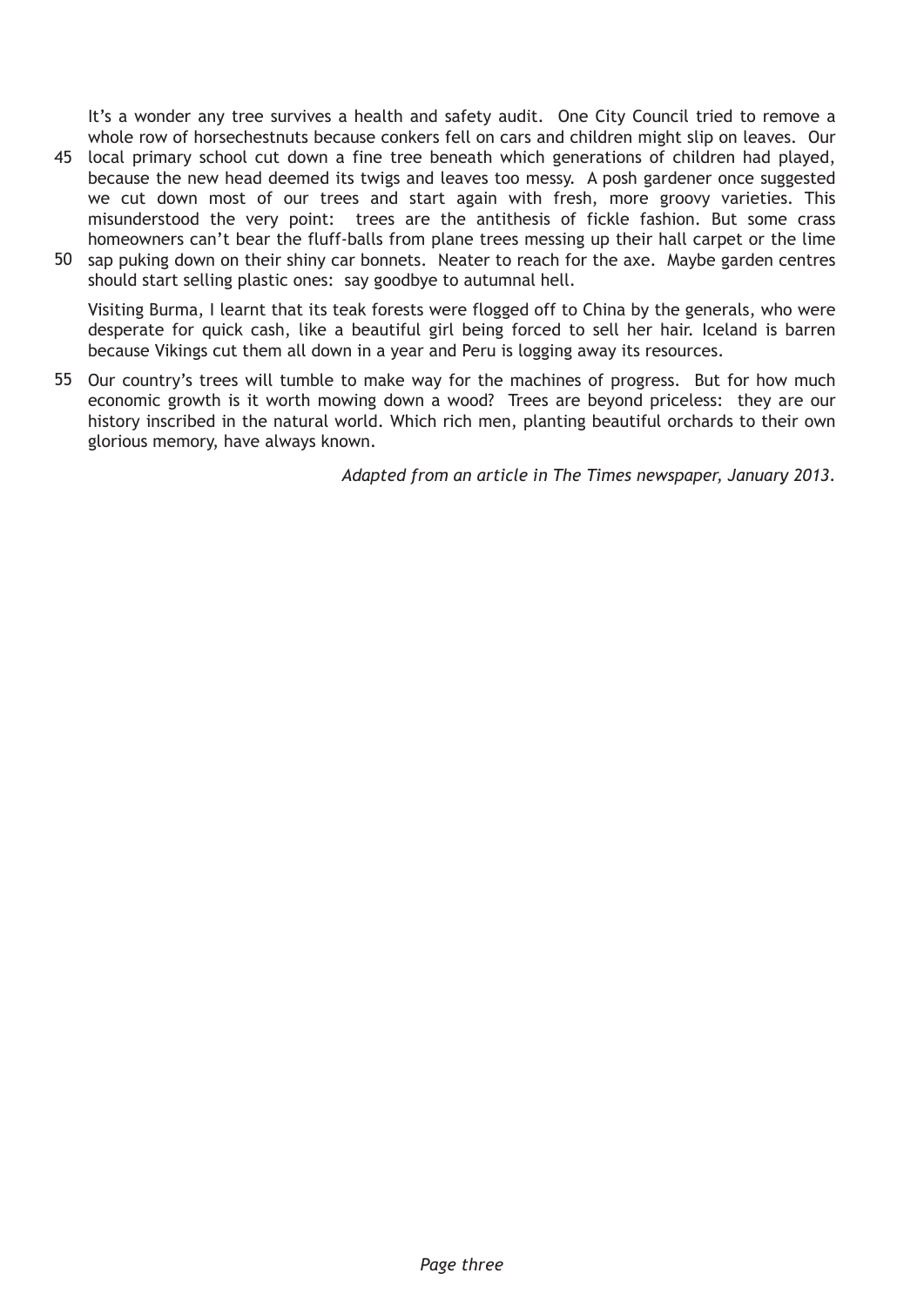### **Passage 2**

*In the second passage below, the science writer Colin Tudge gives his own views on trees*.

Read the passage and attempt the question which follows. While reading, you may wish to make notes on the main ideas and/or highlight key points in the passage.

In New Zealand a few years ago I experienced more powerfully than ever the sheer gravitas of trees: in the presence of the world's largest kauri. Kauris are conifers, the biggest of their family. The great trunk of the kauri rises like a lighthouse out of the gloom: fifteen metres in circumference  $-$  it would touch all four walls in an average living room  $-$  and straight up,

- 5 leafless, for twenty metres or so. And then on its great horizontal boughs rests a virtual park, a floating island with an entire ecosystem of ferns and flowers. Kauris are about 2000 years old. For the first 1400 years of the kauri's life, moas strutted their stuff around its base. Moas included the world's tallest-ever birds, like giant emus, which were preyed upon by commensurately huge but short-winged eagles. The moas and their attendant eagles are now
- 10 long gone. The kauri lives on.

The remaining kauri forest has been horribly reduced these past two hundred years, but the way modern New Zealanders look after the trees that are left to them is a model for all the world. Rare trees are no longer felled but existing planks are prized and meticulously re-cycled. Meanwhile, you can follow slatted wooden paths among the vast conifers. That's conservation;

15 that's intelligent ecotourism.

Similarly, if new farming economies are to come about, then trees must be at the centre of them. Yet, tree-based farming systems have to fight for survival against the massed ranks of the powers-that-be. How ludicrous. The world's most powerful governments have made themselves answerable to the big companies  $-$  and they take pride in this. They call it "realism".

- 20 So although the things that need doing seem obvious, governments  $-$  and the big corporations whose interests they serve  $-$  have a quite different agenda. If we want life to be agreeable or indeed to continue at all we just have to ignore the pressures from our ostensible leaders, and do things the way they should be done: building new ways of life, whatever the pressures from on high. Again, trees show the way.
- 25 Outstanding among the world's many popular initiatives is the Greenbelt Movement, a campaign among Kenyan women to re-plant trees in places they used to grow. Now they have planted 30 million. They have transformed landscapes and changed entire economies and the whole tenor of life. This kind of thing, very simple, and achieved in the teeth of the modern economy (for who makes money out of it?), contributes far more to human wellbeing than, say, cheap white
- goods from China, on which the economy of the modern world, egged on by our world leaders, is 30 being built.

The broadest issue of all is the western conceit that we can "conquer" nature, or indeed control it. This idea truly took off in the 19th century, and yet is taken still as a mark of modernity. In 1879 the poet Gerard Manley Hopkins lamented the felling of poplars: "O if we but knew what

we do/When we delve or hew — Hack and rack the growing green!" We still don't know what we 35are doing but the hacking and racking continue more vigorously than ever. The only halfway sane approach if we want this world to remain habitable, is to approach it humbly. Trees teach humility. We need to take the world far more seriously. It would be a good idea to begin with trees.

*Adapted from an article published on Colin Tudge's website in 2005*.

**[END OF SPECIMEN TEXT]**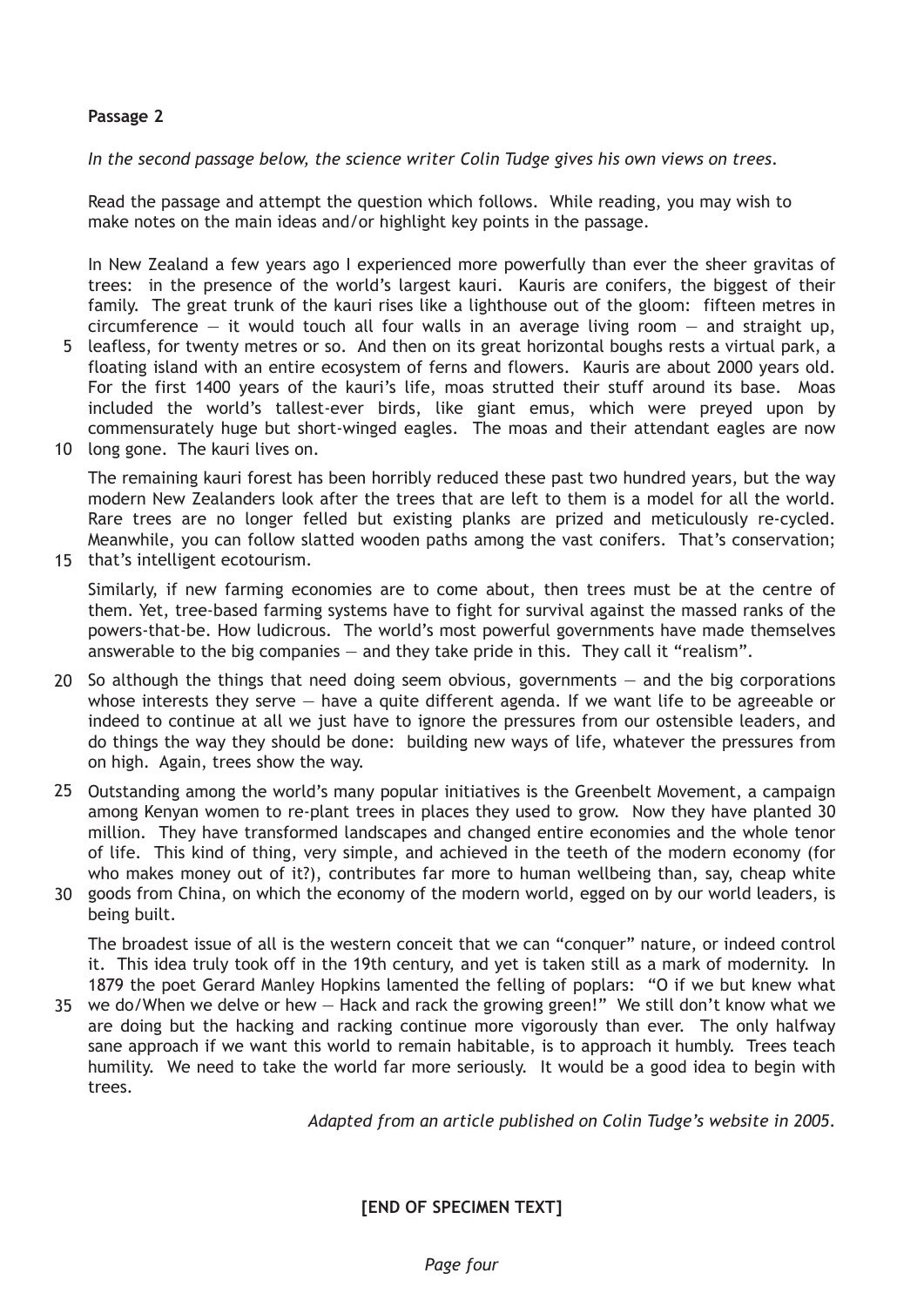**[BLANK PAGE]**

*Acknowledgement of Copyright*

- Passage 1 Article is adapted from "Cutting down a tree is worse than fox hunting" by Janice Turner, taken from The Times, 12 January 2013. © The Times, 01 2013.
- Passage 2 Article is adapted from "Trees, me, and all of us" by Colin Tudge. Reproduced by kind permission of Colin Tudge.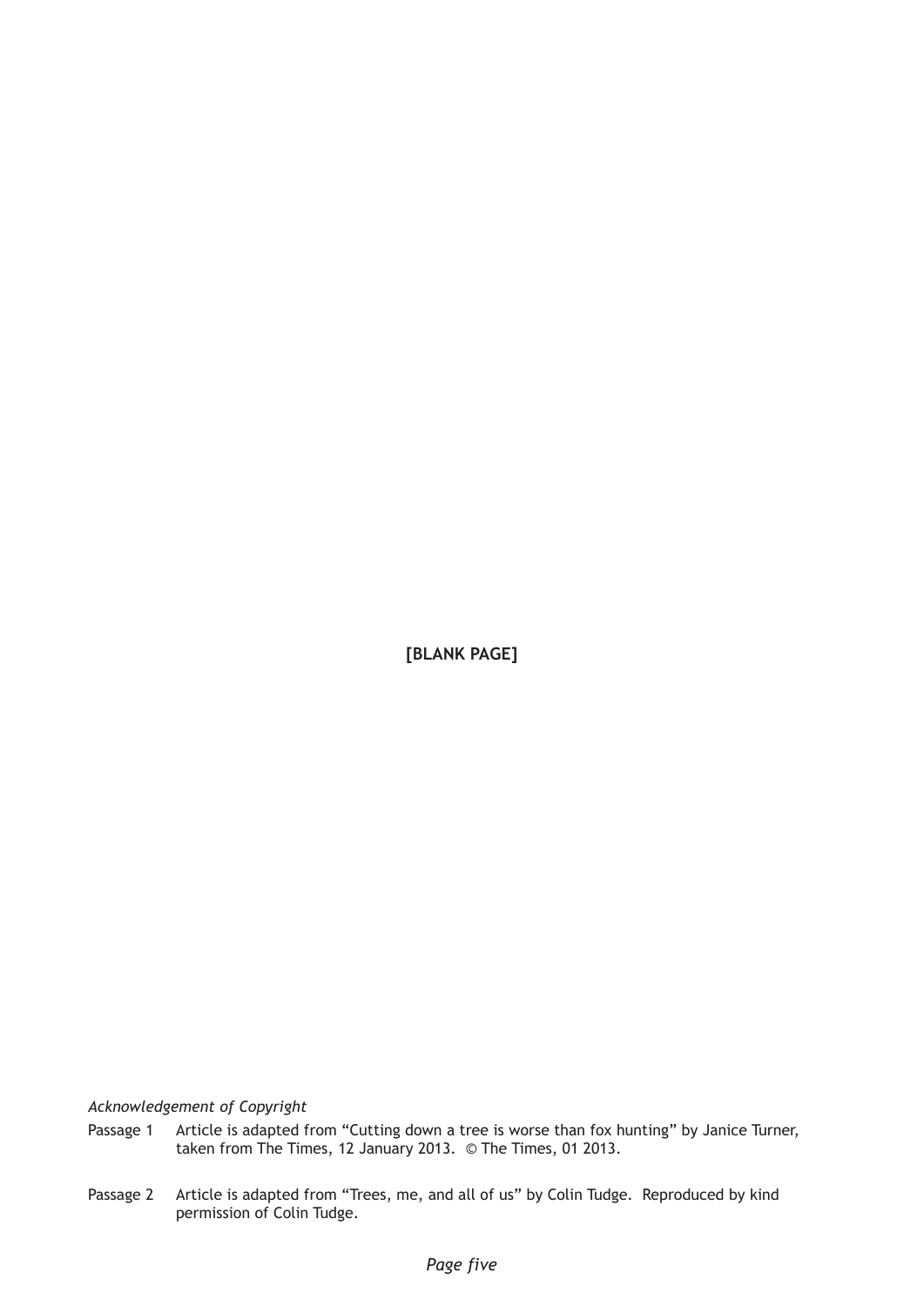

Qualifications SPECIMEN ONLY

# **SQ14/H/21 English Reading for Understanding, Analysis and Evaluation—Questions**

Date—Not applicable Duration—1 hour 30 minutes

**Total marks—30**

Attempt ALL questions.

Write your answers clearly in the answer booklet provided. In the answer booklet you must clearly identify the question number you are attempting.

Use **blue** or **black** ink.

Before leaving the examination room you must give your answer booklet to the Invigilator; if you do not, you may lose all the marks for this paper.



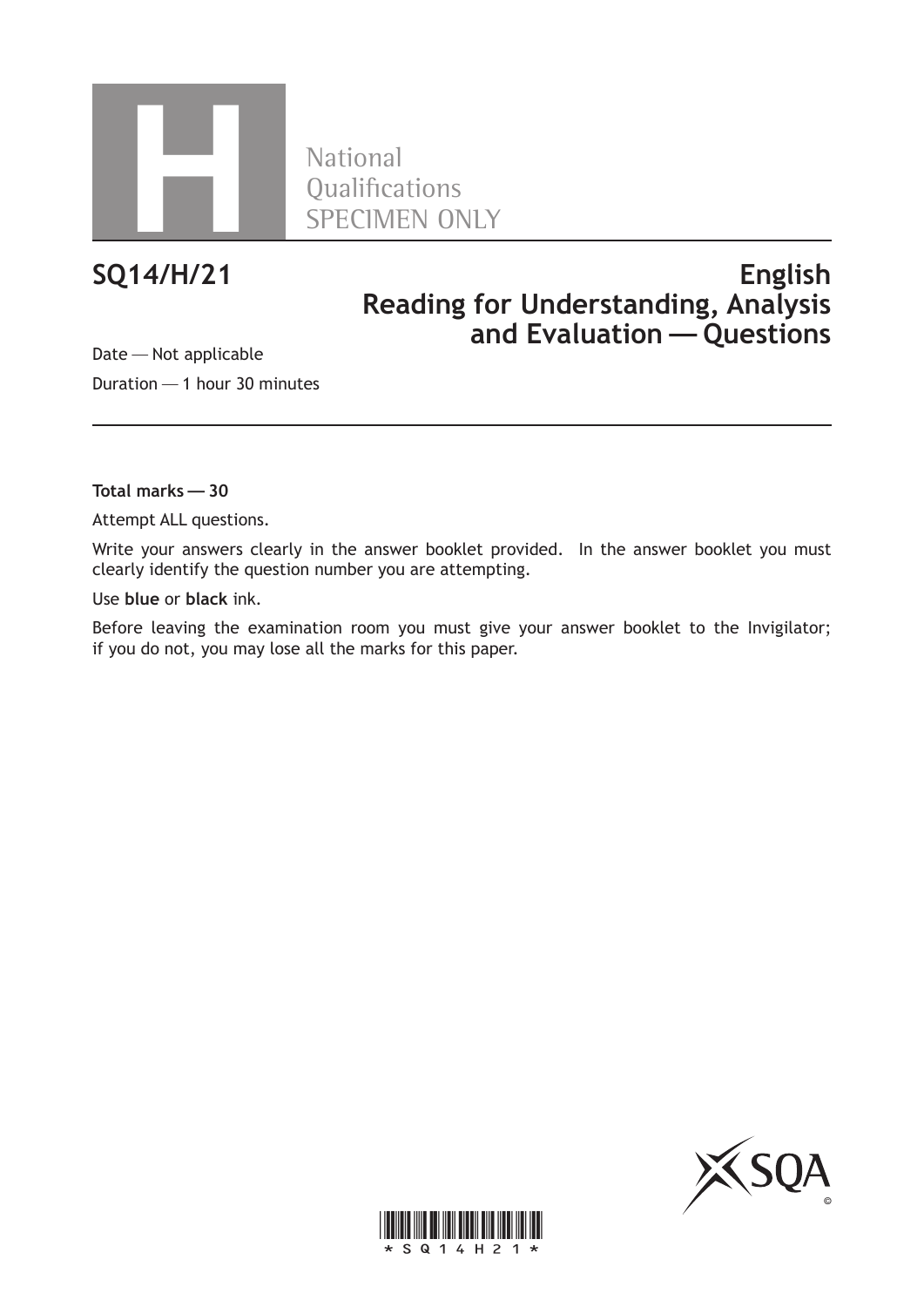**2**

**4**

**2**

**3**

**2**

**4**

**4**

**2**

**2**

**5**

#### **Passage 1 Questions**

- **1.** Re-read lines 1—12
	- (a) From the first paragraph, identify two feelings the writer had as she watched the tree in her garden being cut back.
	- (b) Analyse how the writer's use of language in lines 5–12 emphasises the importance of trees. You should refer in your answer to such features as sentence structure, word choice, imagery, contrast, tone . . .
- **2.** Re-read Lines 13—25

 According to the writer in lines 13—18, in what ways are the protestors different from how we might expect them to be?

- **3. By referring to at least two features of language in lines 19—25** analyse how the writer conveys her feelings of unhappiness about the Hastings development. You should refer in your answer to such features as sentence structure, word choice, contrast, tone . . .
- **4.** Re-read lines 26—37
	- (a) From lines 26—30 identify two claims the government makes about the protestors.
	- (b) **By referring to at least two features of language in lines 31—37**, analyse how the writer conveys the strength of her belief in tree conservation.
- **5.** Re-read lines 38—54
	- (a) Identify any **four** reasons given in these lines for cutting down trees. You should use your own words as far as possible.
	- (b) By referring to at least one example, analyse how the writer's use of imagery emphasises her opposition to cutting down trees.
- **6.** Evaluate the final paragraph's effectiveness as a conclusion to the passage as a whole.

#### **Question on both passages**

**7.** Both writers express their views about the importance of trees. Identify key areas on which they agree. In your answer, you should refer in detail to both passages.

You may answer this question in continuous prose or in a series of developed bullet points.

**[END OF SPECIMEN QUESTION PAPER]**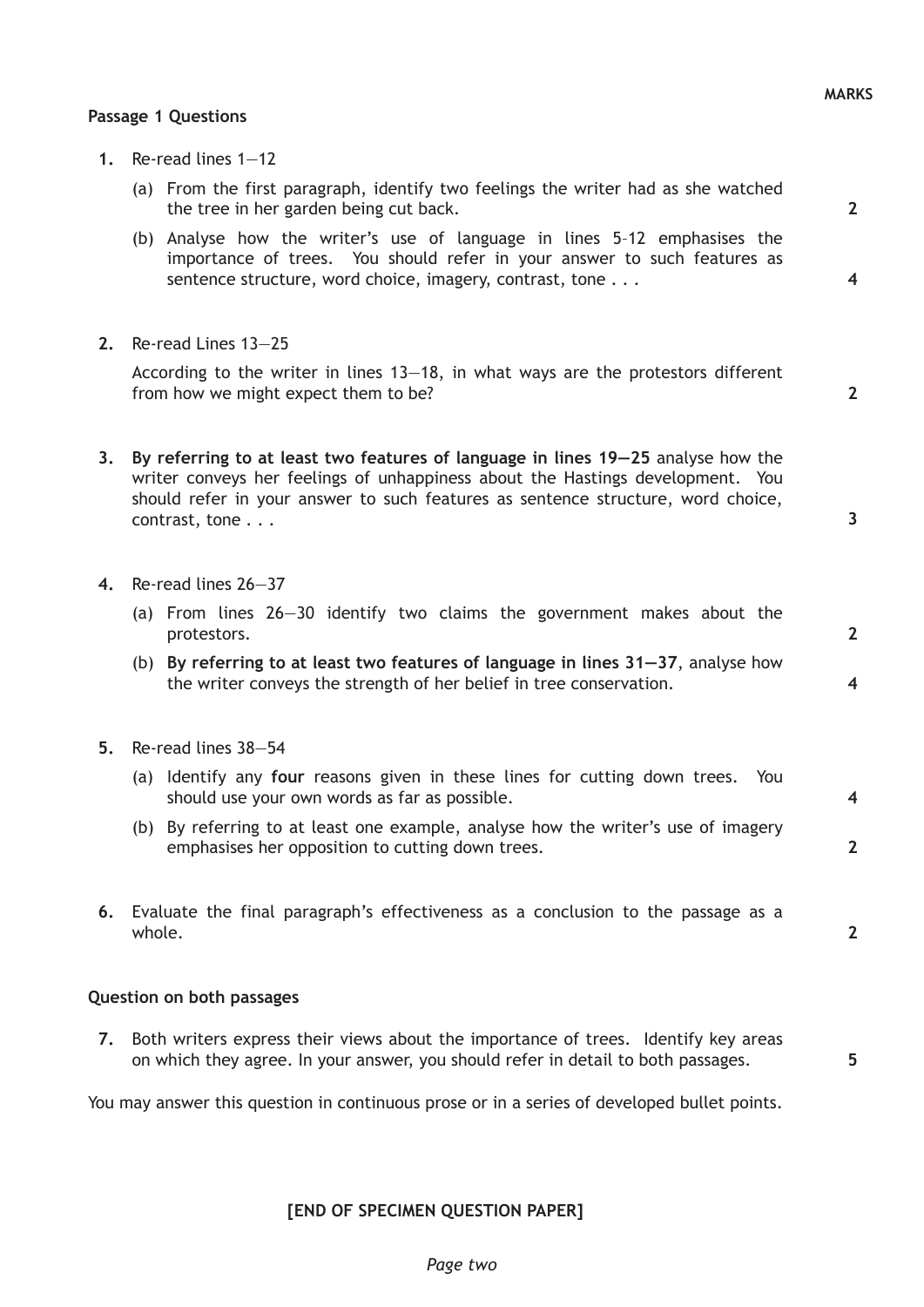

**National** Qualifications SPECIMEN ONLY

**SQ14/H/21**

# **English Reading for Understanding, Analysis and Evaluation**

# Marking Instructions

These Marking Instructions have been provided to show how SQA would mark this Specimen Question Paper.

The information in this publication may be reproduced to support SQA qualifications only on a non-commercial basis. If it is to be used for any other purpose, written permission must be obtained from SQA's Marketing team on permissions@sqa.org.uk.

Where the publication includes materials from sources other than SQA (ie secondary copyright), this material should only be reproduced for the purposes of examination or assessment. If it needs to be reproduced for any other purpose it is the user's responsibility to obtain the necessary copyright clearance.

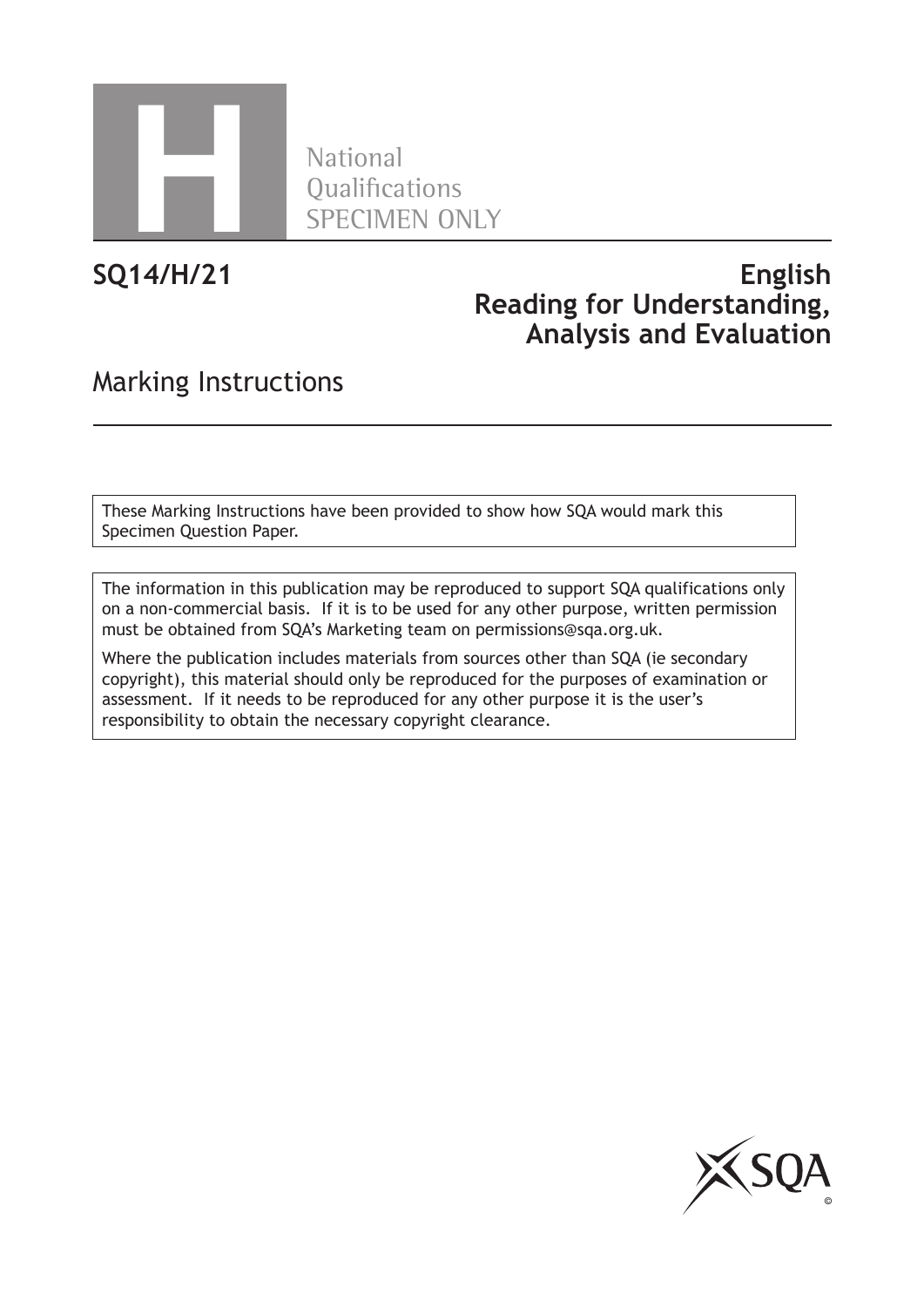## **General Marking Principles for Higher English: Reading for Understanding, Analysis and Evaluation**

*This information is provided to help you understand the general principles you must apply when marking candidate responses to questions in this Paper. These principles must be read in conjunction with the detailed marking instructions, which identify the key features required in candidate responses.*

- **(a)** Marks for each candidate response must always be assigned in line with these General Marking Principles and the Detailed Marking Instructions for this assessment.
- **(b)** Marking should always be positive. This means that, for each candidate response, marks are accumulated for the demonstration of relevant skills, knowledge and understanding: they are not deducted from a maximum on the basis of errors or omissions.
- **(c)** Candidates should gain credit for their understanding of the ideas of the passage, and their analysis and evaluation of the writer's use of language.
- **(d)** Candidates should use their own words as far as possible, unless the candidate is discussing or analysing a quotation.
- **(e)** Other answers can be accepted than those in the Marking Instructions as long as they are relevant and appropriate. We use the term "or any other acceptable answer" to allow for the possible variation in candidate responses. Credit should be given according to the accuracy and relevance of the candidate's answers.
- **(f)** In the final question on both passages, candidates should be rewarded for their ability to infer and summarise the ideas of both passages.
- **(g)** i) For questions that ask candidates to "Identify...", candidates must present in brief form/name.
	- ii) For questions that ask candidates to "Explain..." or ask "in what way...", candidates must relate cause and effect and/or make relationships between things clear.
	- iii) For questions that ask candidates to "Analyse", candidates must identify features of language and discuss their relationship with the ideas of the passage as a whole. Features of language might include word choice, imagery, tone, sentence structure, punctuation, sound techniques, and so on.
	- iv) For questions that ask candidates to "Evaluate", candidates must make a judgement on the effect of the language and/or ideas of the passage(s).

The following notes are offered to support markers in making judgements on candidates' evidence.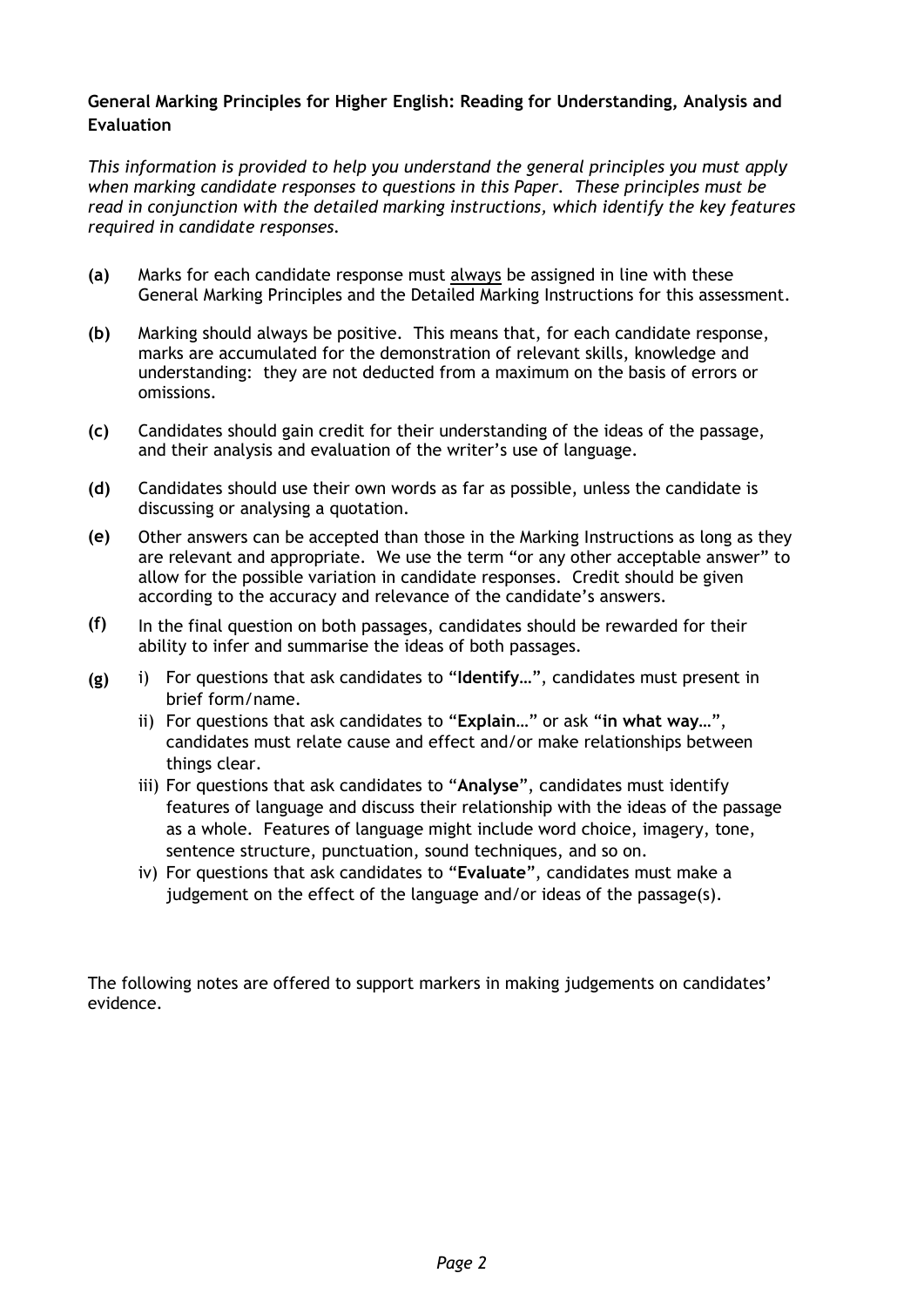## **Marking Instructions for each question**

## **Passage 1**

| Question |    | <b>Expected Response</b>                                                                                                                                                                                                                                                                                                                                                                             | <b>Max</b><br>mark      | <b>Additional Guidance</b>                                                                                                                                                                                                                                                                                                                                                                                                                                                                                                                                                                                                                                                                                                                                                                                                                                                                                                                                                |
|----------|----|------------------------------------------------------------------------------------------------------------------------------------------------------------------------------------------------------------------------------------------------------------------------------------------------------------------------------------------------------------------------------------------------------|-------------------------|---------------------------------------------------------------------------------------------------------------------------------------------------------------------------------------------------------------------------------------------------------------------------------------------------------------------------------------------------------------------------------------------------------------------------------------------------------------------------------------------------------------------------------------------------------------------------------------------------------------------------------------------------------------------------------------------------------------------------------------------------------------------------------------------------------------------------------------------------------------------------------------------------------------------------------------------------------------------------|
|          | a  | Candidates should identify two of the writer's feelings<br>in the first paragraph.<br>Candidates must use their own words. No marks are<br>awarded for verbatim quotations from the passage.<br>1 mark for each point from the "Additional Guidance"<br>column.                                                                                                                                      | $\mathbf{2}$            | Possible answers include:<br>• she felt troubled, as though watching an illegal/senseless act<br>• she felt responsible/guilty for a terrible act<br>• she felt morally uncertain; questioned whether or not she was<br>justified in doing this<br>or any other acceptable answer                                                                                                                                                                                                                                                                                                                                                                                                                                                                                                                                                                                                                                                                                         |
|          | b. | Candidates should analyse how the language emphasises<br>the importance of trees.<br>Marks will depend on the quality of comment on<br>appropriate language feature(s).<br>2 marks may be awarded for reference plus<br>detailed/insightful comment; 1 mark for reference plus<br>more basic comment; 0 marks for reference alone.<br>Possible answers shown in the "Additional Guidance"<br>column. | $\overline{\mathbf{4}}$ | Possible answers include:<br><b>Word choice</b><br>• "ever more (precious)" suggests trees' increasing value<br>• "precious" suggests trees are valuable, to be cherished<br>• "a rebuke to built-in obsolescence": trees effectively<br>criticise/stand in opposition to a world where products are<br>designed to have only a limited life<br>• "remnants" suggests precious remains from the past<br>• "mammoth (limb)" suggests something on a massively impressive<br>scale<br>• "reassuring" suggests they offer comfort<br>• "they will endure" suggests permanence, continuity, resilience<br>• "the ancients" suggests trees have been considered valuable<br>throughout the ages<br>• "gods" suggests their almost religious significance<br>• "ring by ring" suggests trees' natural, organic, unhurried growth<br>• "worship" suggests our attitude should be respectful, reverent,<br>devotional<br>• "worseworship": candidates might argue that the use of |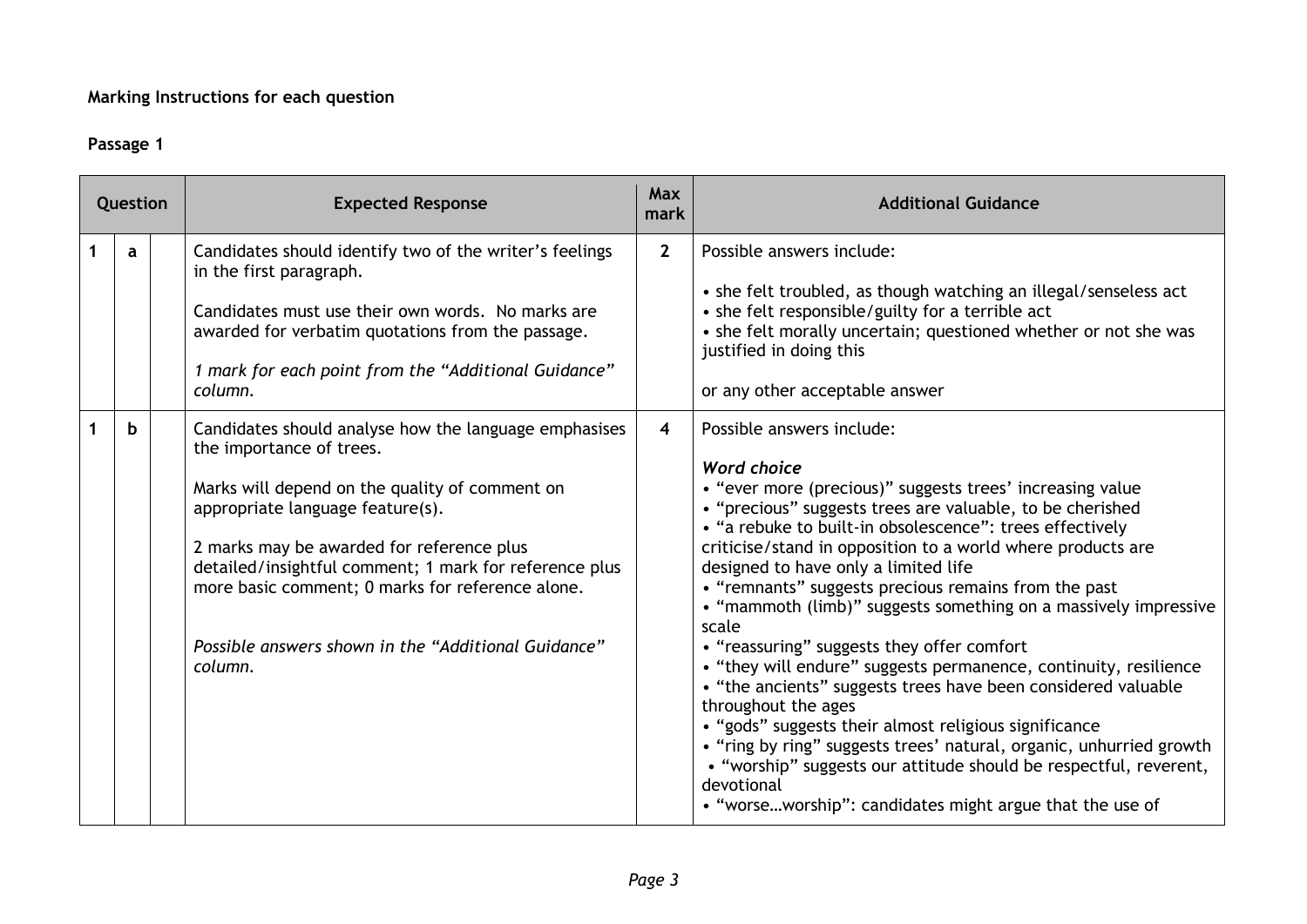| Question       |  | <b>Expected Response</b>                                                                                                                                                | <b>Max</b><br>mark | <b>Additional Guidance</b>                                                                                                                                                                                                                                                                                                                                                                                                                                                                                                                                                                                                                                                                                                                                                                                                                                                                                                                                                                                                                                                                                                                                                                                                                                                                                                                             |
|----------------|--|-------------------------------------------------------------------------------------------------------------------------------------------------------------------------|--------------------|--------------------------------------------------------------------------------------------------------------------------------------------------------------------------------------------------------------------------------------------------------------------------------------------------------------------------------------------------------------------------------------------------------------------------------------------------------------------------------------------------------------------------------------------------------------------------------------------------------------------------------------------------------------------------------------------------------------------------------------------------------------------------------------------------------------------------------------------------------------------------------------------------------------------------------------------------------------------------------------------------------------------------------------------------------------------------------------------------------------------------------------------------------------------------------------------------------------------------------------------------------------------------------------------------------------------------------------------------------|
|                |  |                                                                                                                                                                         |                    | alliteration adds to the impact of the concluding statement<br>• use in general of "religious" language ("God's arm",<br>"cathedrals", "gods", "worship") heightens trees' spiritual<br>significance<br>• "our living past": trees connect us to our heritage<br><i>Imagery</i><br>• "a steady point in a churning world": trees offer steadfast<br>permanence in a fast-changing, impermanent, turbulent world<br>• (personification of) "reaches out", "mammoth limb" suggests a<br>majestic living creature<br>• "like God's armRome": simile suggests majesty, beauty,<br>spiritual significance, awesome impact<br>• "calming like cathedrals": simile suggests their scale, majesty,<br>spiritual quality, that they should be treated with reverence, that<br>they are good for our inner well-being<br><b>Punctuation/sentence structure</b><br>• structure of opening sentence "I'mworld": the two phrases at<br>the end of the sentence (heightened by the parallel structure)<br>serve as a powerful development of the "precious" idea<br>• balanced nature of final sentence: the artful juxtaposition of<br>the near-reverent tone of the first part of the sentence, followed<br>by the more matter-of-fact, modern tone of the second half brings<br>the paragraph to a quietly effective conclusion<br>or any other acceptable answer |
| $\overline{2}$ |  | Candidates should demonstrate understanding of how<br>the protesters differ from what might have been<br>expected.<br>Candidates must use their own words. No marks are | $2^{\circ}$        | Possible answers include:<br>• we might have expected the protesters to be (over)zealous<br>environmental activists/(ultra)dedicated conservationists<br>(explanation of "eco-warriors")/people who have rejected the                                                                                                                                                                                                                                                                                                                                                                                                                                                                                                                                                                                                                                                                                                                                                                                                                                                                                                                                                                                                                                                                                                                                  |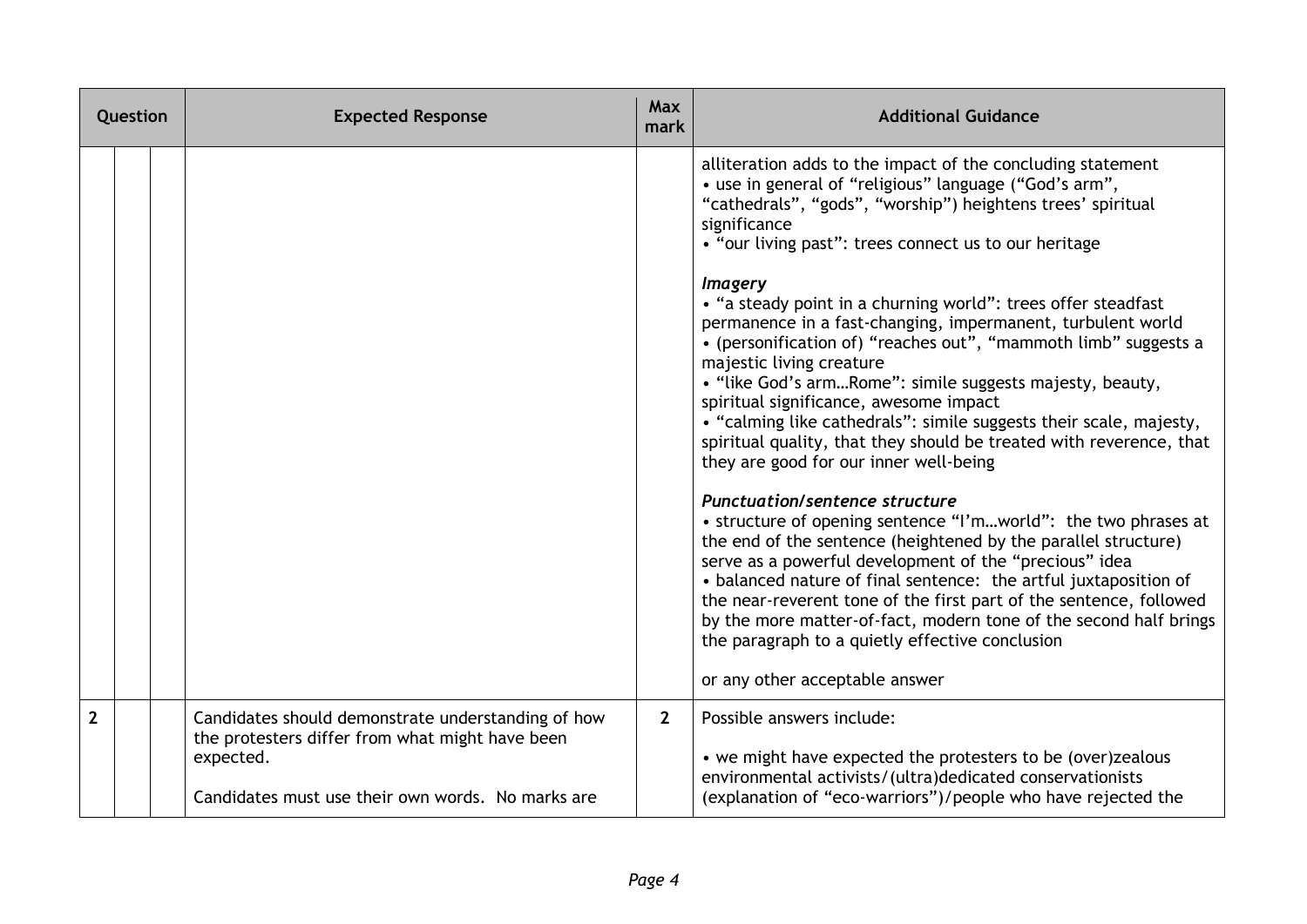| Question | <b>Expected Response</b>                                                                                                                                                                                                                                                                                                                                                                                                                          | <b>Max</b><br>mark | <b>Additional Guidance</b>                                                                                                                                                                                                                                                                                                                                                                                                                                                                                                                                                                                                                                                                                                                                                                                                                                                                                                                                                                                                                                                                                                                                                                                                                                      |
|----------|---------------------------------------------------------------------------------------------------------------------------------------------------------------------------------------------------------------------------------------------------------------------------------------------------------------------------------------------------------------------------------------------------------------------------------------------------|--------------------|-----------------------------------------------------------------------------------------------------------------------------------------------------------------------------------------------------------------------------------------------------------------------------------------------------------------------------------------------------------------------------------------------------------------------------------------------------------------------------------------------------------------------------------------------------------------------------------------------------------------------------------------------------------------------------------------------------------------------------------------------------------------------------------------------------------------------------------------------------------------------------------------------------------------------------------------------------------------------------------------------------------------------------------------------------------------------------------------------------------------------------------------------------------------------------------------------------------------------------------------------------------------|
|          | awarded for verbatim quotations from the passage.<br>1 mark for each point from the "Additional Guidance"<br>column.                                                                                                                                                                                                                                                                                                                              |                    | conventional values of society (explanation of "hippies")<br>• instead they are just normal people/a typical cross-section of<br>the community/ people of all ages and from all walks of life<br>or any other acceptable answer                                                                                                                                                                                                                                                                                                                                                                                                                                                                                                                                                                                                                                                                                                                                                                                                                                                                                                                                                                                                                                 |
| 3        | Candidates should analyse how the writer's use of<br>language conveys her feelings of unhappiness.<br>Marks will depend on the quality of comment. For full<br>marks there must be comment on at least two features.<br>2 marks may be awarded for reference plus<br>detailed/insightful comment; 1 mark for reference plus<br>more basic comment; 0 marks for reference alone.<br>Possible answers shown in the "Additional Guidance"<br>column. | $\mathbf{3}$       | Possible answers include:<br>Sentence structure<br>• series of three short, simple, matter-of-fact sentences at start<br>of paragraph suggest the inevitable fate that awaits the trees and<br>the irresistible march of the developers<br>• positioning of "By March" at start of sentence suggests fixed,<br>immovable timeline to destruction<br>• structure of fourth sentence ("Localbenefits."): initial praise<br>for efforts of local community is offset immediately by pessimistic<br>recognition of government power; the sentence then reaches a<br>climax with her attack on government policy<br>• use of parenthesis "as new roads do" to emphasise the<br>inevitable futility of government transport policy<br><b>Word choice:</b><br>• "last stand" (could be dealt with as imagery) suggests a<br>defensive position facing inevitable defeat against insuperable<br>odds<br>• "only" suggests defeat itself is inevitable<br>• "determined" suggests inflexible, unyielding nature of<br>government policy<br>• "market" suggests her scepticism about government policy: they<br>are "selling" it as progress but "market" suggests this is more<br>image than reality; suggests government is being unscrupulous,<br>deceitful, conniving |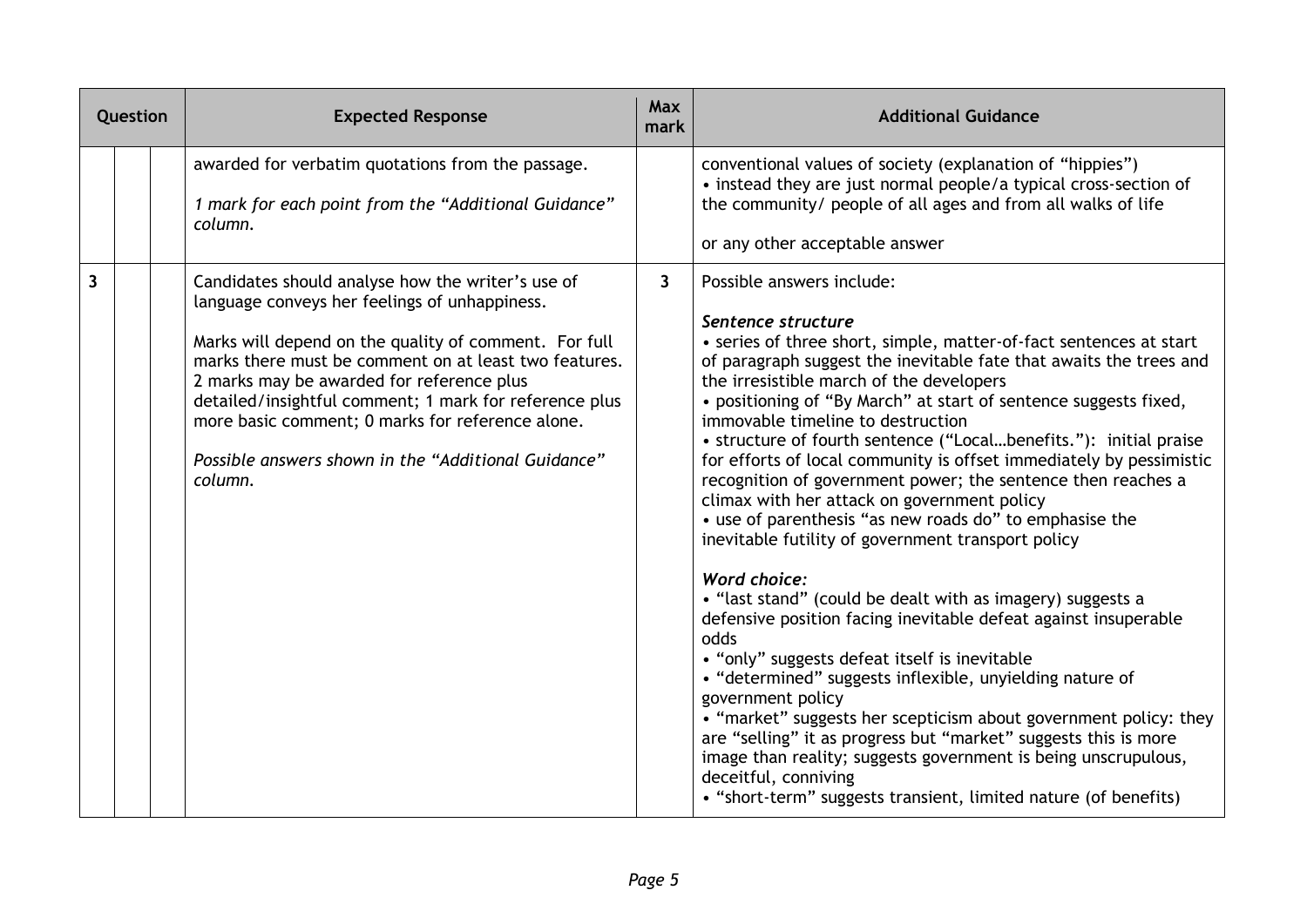| Question                |   | <b>Expected Response</b>                                                                                                                                                                                                                     | <b>Max</b><br>mark | <b>Additional Guidance</b>                                                                                                                                                                                                                                                                                                                                                                                     |
|-------------------------|---|----------------------------------------------------------------------------------------------------------------------------------------------------------------------------------------------------------------------------------------------|--------------------|----------------------------------------------------------------------------------------------------------------------------------------------------------------------------------------------------------------------------------------------------------------------------------------------------------------------------------------------------------------------------------------------------------------|
|                         |   |                                                                                                                                                                                                                                              |                    | • "dubious" suggests deep uncertainty, unreliability (of benefits)<br>• "fill up" suggests saturation, full to overflowing<br>• "spanking new": hyperbole of her apparent enthusiasm could be<br>argued to betoken her fundamental antipathy<br>• "boarded-up" suggests the development will be to the continued<br>detriment of an already rundown Hastings; suggests that Hastings<br>itself needs attention |
|                         |   |                                                                                                                                                                                                                                              |                    | Contrast<br>• "spanking new" versus "boarded-up" emphasises the<br>pointlessness of building new premises when existing ones lie<br>empty and abandoned                                                                                                                                                                                                                                                        |
|                         |   |                                                                                                                                                                                                                                              |                    | <b>Tone</b><br>• some candidates may recognise and discuss the changing tone of<br>this paragraph, in particular the somewhat defeated, hopeless<br>tone of the first three sentences which changes to an angry,<br>scathing, sceptical tone in the rest of the paragraph.                                                                                                                                     |
|                         |   |                                                                                                                                                                                                                                              |                    | or any other acceptable answer                                                                                                                                                                                                                                                                                                                                                                                 |
| $\overline{\mathbf{4}}$ | a | Candidates should identify two claims the government<br>makes about the protesters.<br>For full marks there must be understanding<br>demonstrated of two claims.<br>Any two points from the "Additional Guidance" column<br>for 1 mark each. | 2 <sup>1</sup>     | Possible answers include:<br>the government claims the protesters:<br>• are not interested in protecting the environment<br>• are only interested in looking after their own (advantaged)<br>interests<br>• have no interest in the fate of people less well-off/less<br>fortunate than themselves<br>or any other acceptable answer                                                                           |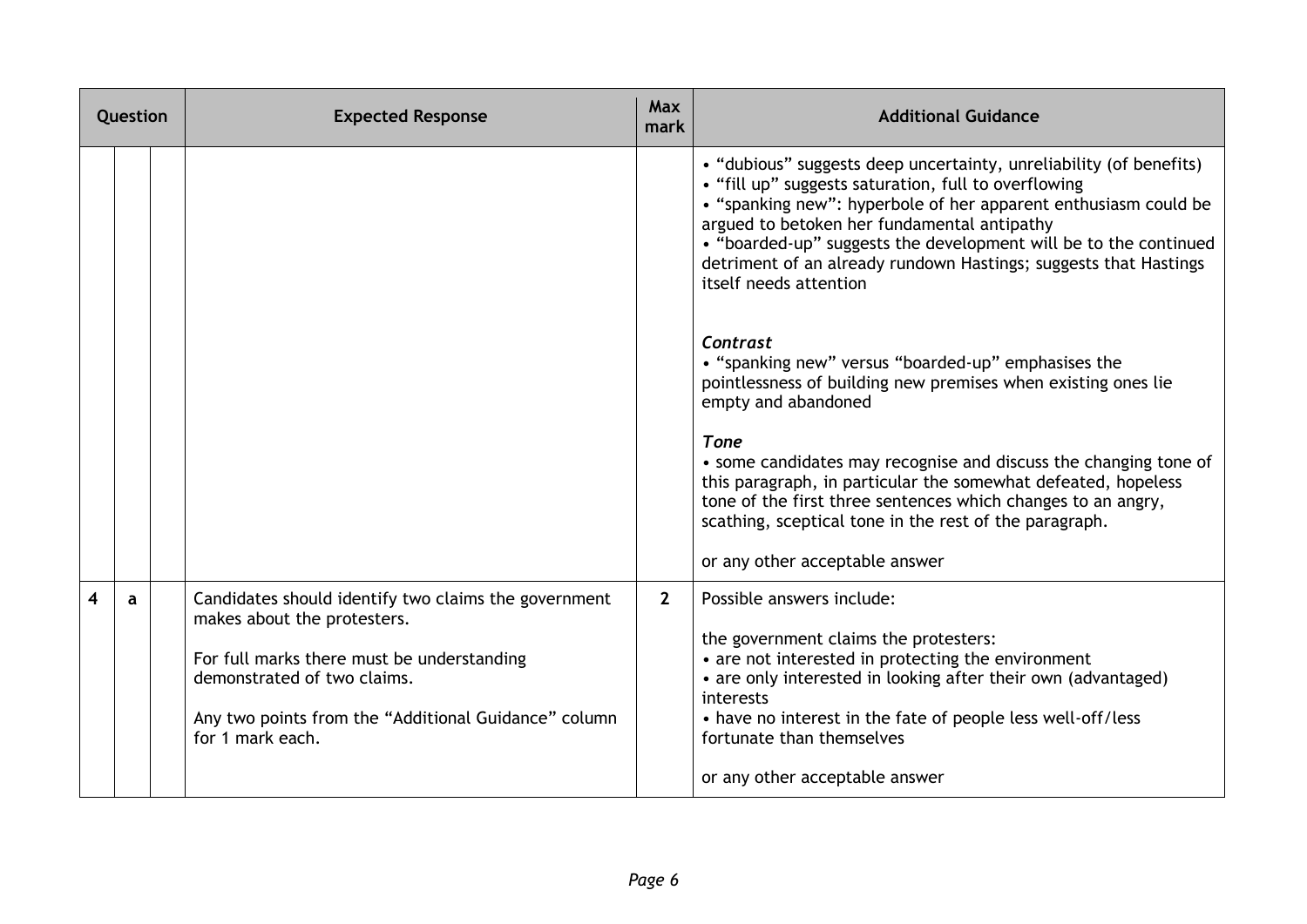| Question                |    | <b>Expected Response</b>                                                                                                                                                                                                                                                                                                                                                                                                                                                          | Max<br>mark             | <b>Additional Guidance</b>                                                                                                                                                                                                                                                                                                                                                                                                                                                                                                                                                                                                                                                                                                                                                                                                                                                                                                                                                                                                                                                                                                                                                 |
|-------------------------|----|-----------------------------------------------------------------------------------------------------------------------------------------------------------------------------------------------------------------------------------------------------------------------------------------------------------------------------------------------------------------------------------------------------------------------------------------------------------------------------------|-------------------------|----------------------------------------------------------------------------------------------------------------------------------------------------------------------------------------------------------------------------------------------------------------------------------------------------------------------------------------------------------------------------------------------------------------------------------------------------------------------------------------------------------------------------------------------------------------------------------------------------------------------------------------------------------------------------------------------------------------------------------------------------------------------------------------------------------------------------------------------------------------------------------------------------------------------------------------------------------------------------------------------------------------------------------------------------------------------------------------------------------------------------------------------------------------------------|
| $\overline{\mathbf{4}}$ | b. | Candidates should analyse how at least two features of<br>language convey the strength of the writer's belief in<br>tree conservation.<br>Marks will depend on the quality of understanding<br>shown of key ideas and the quality of comment on<br>appropriate language features. 2 marks may be<br>awarded for detailed/insightful comments; one mark<br>for more basic comments; 0 marks for reference alone.<br>Possible answers shown in the "Additional Guidance"<br>column. | $\overline{\mathbf{4}}$ | Possible answers include:<br><b>Word choice</b><br>• "special kind" suggests people who don't care about trees are<br>particularly awful<br>• "arrogance" suggests the insufferable conceit of those who<br>don't care about trees<br>• "bigger than history" suggests arrogance on a grand scale<br>• (repeated) use of violent language when describing trees $-$<br>felling (ie "cutting down" suggests something akin to an act of<br>murder; "slicing into" suggests a savage, violent attack; "brutal"<br>suggests a ruthless, crude, cruel, vicious attack; "grotesque"<br>suggests a strange, distorted, unnatural, outrageous act;<br>"chopping down" suggests a categorical, definitive act).<br>• "fine" suggests the majesty, worthiness of the tree<br>• "aching (poignancy)" suggests how deeply hurt she is when trees<br>are cut down<br>• writer's use of "shock tactics" in making a developed, quite<br>visceral comparison between killing living creatures and cutting<br>down trees: some candidates may recognise that the writer shows<br>the strength of her feeling by developing an argument that many<br>readers will find shocking or extreme |
|                         |    |                                                                                                                                                                                                                                                                                                                                                                                                                                                                                   |                         | <i><b>Imagery</b></i><br>• by comparing (in a very visual way) the fate of trees to the fate<br>of whales and elephants ("mightiest mammal") the writer is<br>associating trees with elevated concepts such as the awesome<br>wonder of the natural world, beauty, majesty, conservation<br>• "enormous creature" suggests epic scale of what is being<br>destroyed                                                                                                                                                                                                                                                                                                                                                                                                                                                                                                                                                                                                                                                                                                                                                                                                        |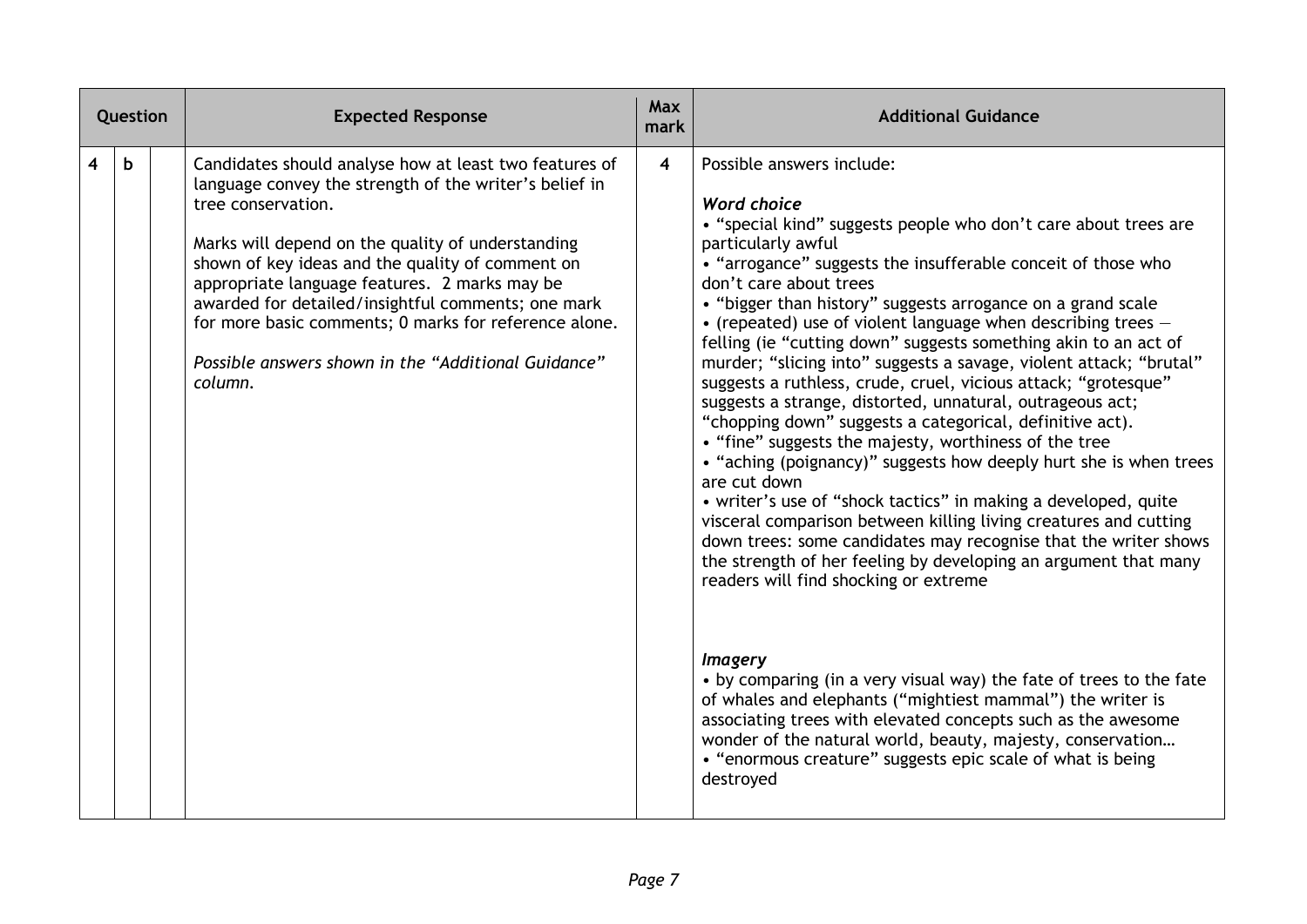| Question |   | <b>Expected Response</b>                                                                                                                                                                                                                                                                                                   | <b>Max</b><br>mark      | <b>Additional Guidance</b>                                                                                                                                                                                                                                                                                                                                                                                                                                                                                                                                                                                                                     |
|----------|---|----------------------------------------------------------------------------------------------------------------------------------------------------------------------------------------------------------------------------------------------------------------------------------------------------------------------------|-------------------------|------------------------------------------------------------------------------------------------------------------------------------------------------------------------------------------------------------------------------------------------------------------------------------------------------------------------------------------------------------------------------------------------------------------------------------------------------------------------------------------------------------------------------------------------------------------------------------------------------------------------------------------------|
|          |   |                                                                                                                                                                                                                                                                                                                            |                         | <b>Punctuation/sentence structure</b><br>• use of colon (line 31) introduces explanation of what this<br>"special kind of arrogance" involves<br>• punchy conclusion to paragraph ("Not so a tree") emphasises<br>just how different the trees' situation is to even the most<br>impressive or endangered of our natural creatures<br>or any other acceptable answer                                                                                                                                                                                                                                                                           |
| 5        | a | Candidates should identify any four reasons given for<br>cutting down trees.<br>Candidates should use their own words as far as<br>possible. No marks are awarded for verbatim<br>quotations from the passage.<br>Any four points from the "Additional Guidance" column<br>for 1 mark each.                                | $\overline{\mathbf{4}}$ | Possible answers include:<br>• they may contribute to land sinking (which would affect<br>buildings on that land)<br>• they are regarded as potentially damaging to vehicles<br>• they are regarded as potentially a danger to young people<br>• they shed (twigs and leaves) and that leaves things (public<br>spaces, houses or vehicles) looking dirty and untidy<br>• some trees are considered unfashionable (and people want to<br>replace them with something more popular)<br>• selling trees makes money, can boost a country's economy<br>• they are converted into timber for commercial purposes<br>or any other acceptable answer |
| 5        | b | Candidates should analyse how their chosen image<br>emphasises the writer's opposition to cutting down<br>trees.<br>Marks will depend on the quality of comment. A<br>detailed/insightful comment will be worth 2 marks; a<br>more basic comment will be worth 1 mark. Mere<br>identification of an image will be 0 marks. | $\mathbf{2}$            | Possible answers include:<br>• "butchers": just as a butcher is involved in carving up animals<br>into large-scale pieces, so the writer is suggesting that municipal<br>workers are cutting back the trees to a significant degree. It also<br>suggests that the nature of the work performed is rather brutal<br>and indiscriminate<br>• "embarrassed stumps": just as an embarrassed person feels self-                                                                                                                                                                                                                                     |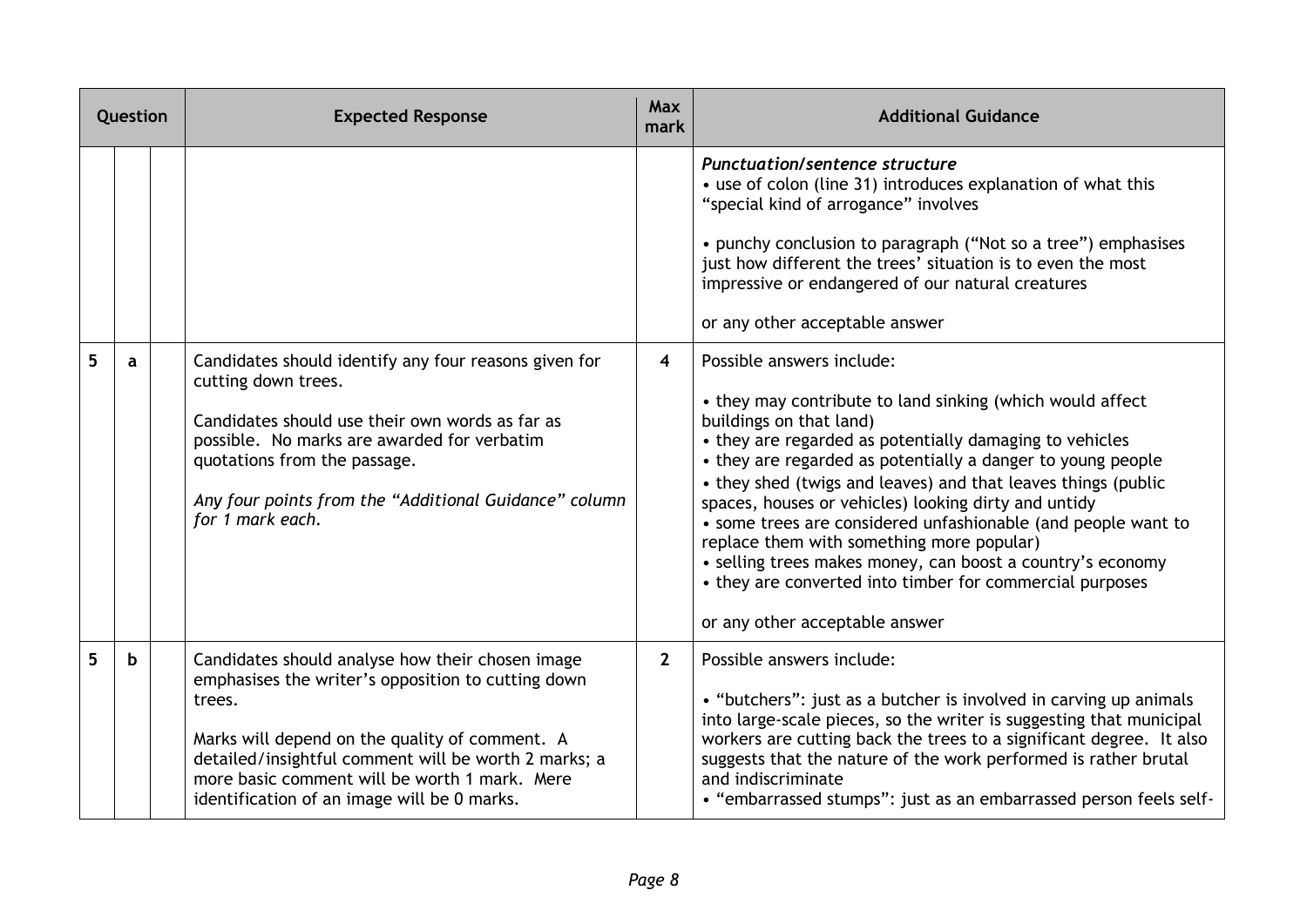| Question |  | <b>Expected Response</b>                                                                                                                                                                                                                                                                                                                                            | <b>Max</b><br>mark | <b>Additional Guidance</b>                                                                                                                                                                                                                                                                                                                                                                                                                                                                                                                                                                                                                                                                                                                                                                                                                                                                                                                                                                                                                                                                                                                                                            |
|----------|--|---------------------------------------------------------------------------------------------------------------------------------------------------------------------------------------------------------------------------------------------------------------------------------------------------------------------------------------------------------------------|--------------------|---------------------------------------------------------------------------------------------------------------------------------------------------------------------------------------------------------------------------------------------------------------------------------------------------------------------------------------------------------------------------------------------------------------------------------------------------------------------------------------------------------------------------------------------------------------------------------------------------------------------------------------------------------------------------------------------------------------------------------------------------------------------------------------------------------------------------------------------------------------------------------------------------------------------------------------------------------------------------------------------------------------------------------------------------------------------------------------------------------------------------------------------------------------------------------------|
|          |  | When dealing with imagery, answers must show<br>recognition of the literal root of the image and then<br>explore how the writer is extending it figuratively.<br>Possible answers shown in the "Additional Guidance"<br>column.                                                                                                                                     |                    | conscious and exposed, so the writer is suggesting that trees look<br>vulnerable after the work has been carried out on them<br>• "autumnal hell": just as hell is seen as a place of eternal<br>damnation, so the writer is using this hyperbolic term to ridicule<br>the wild over-reaction of those who find trees a problem at<br>particular times of the year<br>• "like a beautiful girl being forced to sell her hair": just as the<br>girl exchanges a personal asset, an attractive feature for financial<br>gain, so the writer suggests Burma gave away part of the country's<br>natural beauty for money<br>or any other acceptable answer                                                                                                                                                                                                                                                                                                                                                                                                                                                                                                                                |
| 6        |  | Candidates should evaluate the final paragraph's<br>effectiveness as a conclusion to the passage as a whole.<br>Marks will depend on the quality of comment. For full<br>marks there must be appropriate attention to the idea<br>of a conclusion. A more basic comment may be<br>awarded 1 mark.<br>Possible answers shown in the "Additional Guidance"<br>column. | $2^{\circ}$        | Possible answers include:<br>• the writer concedes that inevitably trees will be cut down to<br>make way for developments, a point she has already made in<br>relation to the Hastings development and government policy in<br>general<br>• the writer returns to an argument which she has discussed<br>throughout the passage: economic growth versus the innate value<br>of trees. The Hastings development is an example of economic<br>growth (very short-term in the writer's opinion), while the writer<br>stresses at several points the value of preserving trees (for<br>example, establishing the majesty and wonder of trees in the<br>opening paragraphs; showing how much they mean to ordinary<br>people protesting against the Hasting development; suggesting<br>they are more important than creatures great and small)<br>• the writer concludes by re-asserting how important a part of our<br>heritage trees are: they are a link to our past ("they are our<br>history inscribed in the natural world") and a means by which<br>people leave their mark on society ("which rich men, planting<br>beautiful orchards to their own glorious memory"). The link to |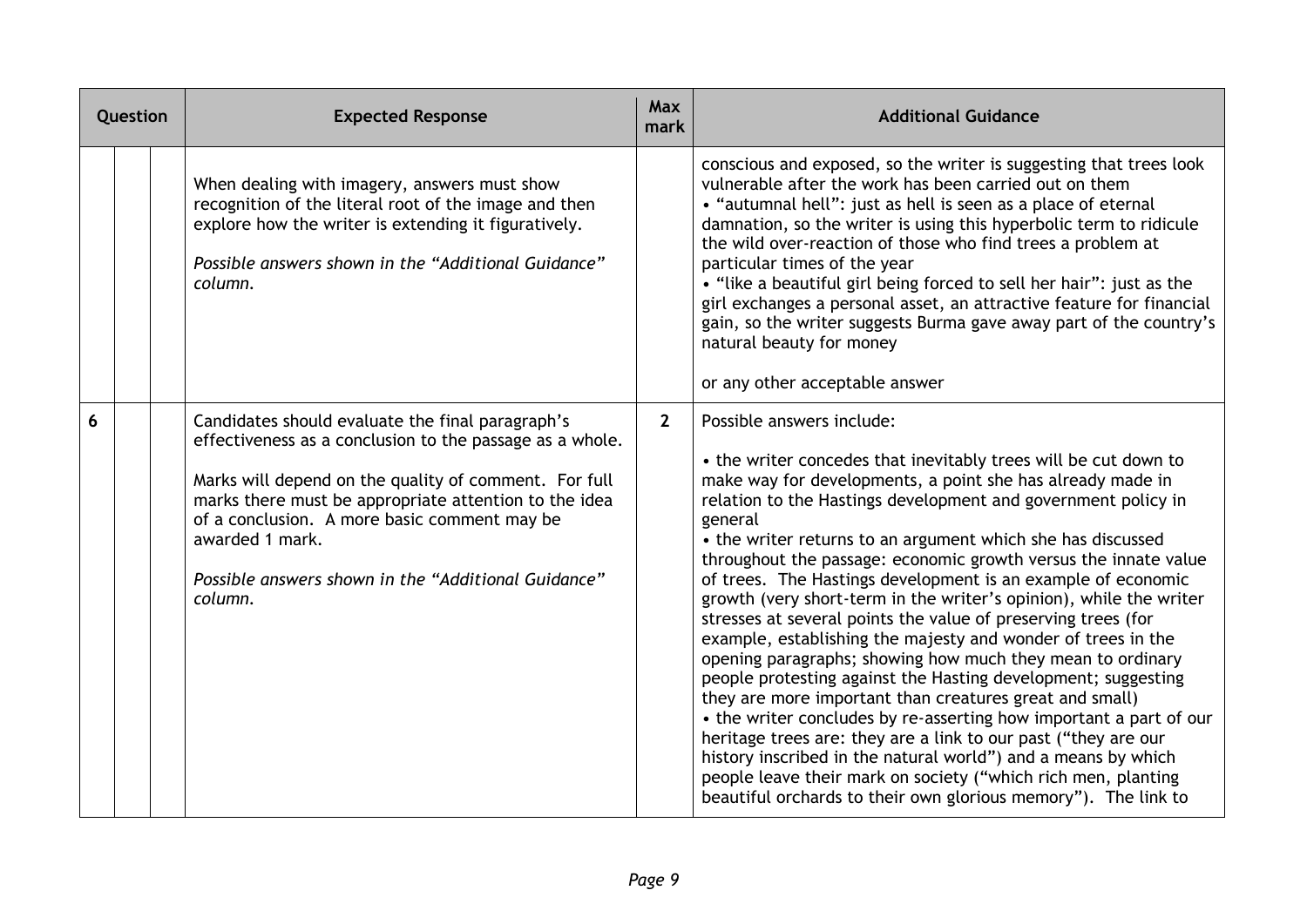| Question |  | <b>Expected Response</b> | <b>Max</b><br>mark | <b>Additional Guidance</b>                                                                                                                                                                                                                                                                                                                                                                                                                                                                                                                      |
|----------|--|--------------------------|--------------------|-------------------------------------------------------------------------------------------------------------------------------------------------------------------------------------------------------------------------------------------------------------------------------------------------------------------------------------------------------------------------------------------------------------------------------------------------------------------------------------------------------------------------------------------------|
|          |  |                          |                    | the past idea has already been developed, for example in lines 10-<br>11, while the idea of planting trees for posterity is explicitly<br>discussed in lines 38-39 ("plantingloved ones").<br>• some candidates will recognise the elevated quality of the<br>writing in the final paragraph (quite different in tone to some of<br>the almost brutally graphic sections of the passage) and link it to<br>the persuasively idealistic message the writer has been trying to<br>convey in much of the passage<br>or any other acceptable answer |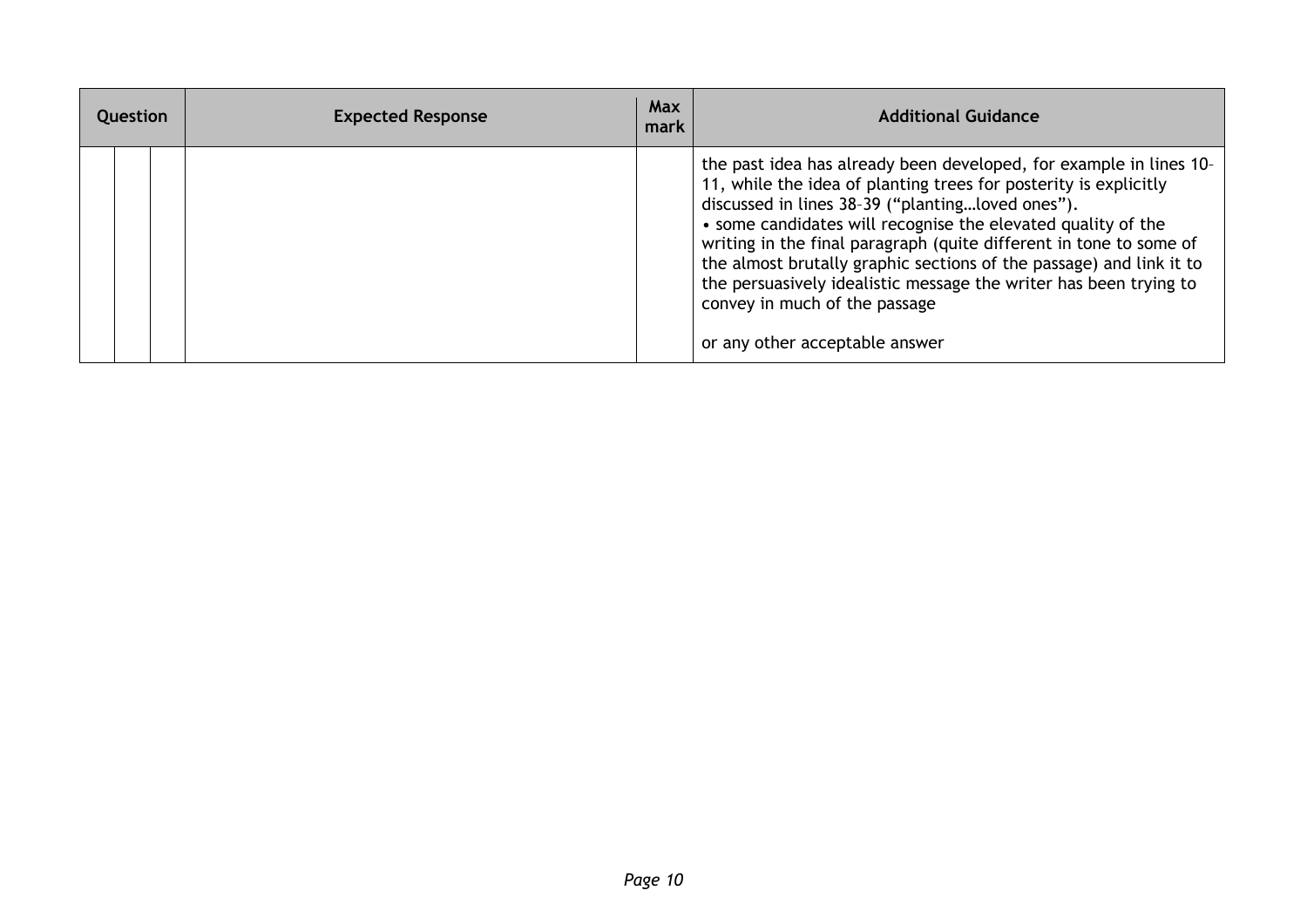## **Passage 2**

| Question |  | <b>Expected Response</b>                                                                                                                                                                                                                                                                                                                                                                                                                                                                                                                                                                                                                         | <b>Max</b><br>mark | <b>Additional Guidance</b>                                                                                                                                                                                                                                                                                                                                                                                                                                                                                                                                                                                                                                                                                                                                                                                         |
|----------|--|--------------------------------------------------------------------------------------------------------------------------------------------------------------------------------------------------------------------------------------------------------------------------------------------------------------------------------------------------------------------------------------------------------------------------------------------------------------------------------------------------------------------------------------------------------------------------------------------------------------------------------------------------|--------------------|--------------------------------------------------------------------------------------------------------------------------------------------------------------------------------------------------------------------------------------------------------------------------------------------------------------------------------------------------------------------------------------------------------------------------------------------------------------------------------------------------------------------------------------------------------------------------------------------------------------------------------------------------------------------------------------------------------------------------------------------------------------------------------------------------------------------|
|          |  | Candidates should identify key areas of agreement in<br>the two passages by referring in detail to both<br>passages.<br>There may be some overlap among the areas of<br>agreement. Markers will have to judge the extent to<br>which a candidate has covered two points or one.<br>Candidates can use bullet points in this final question,<br>or write a number of linked statements.<br>Evidence from the passage may include quotations, but<br>these should be supported by explanations.<br>Approach to marking shown in the "Additional<br>Guidance" column.<br>Key areas of agreement shown in grid below. Other<br>answers are possible. | 5.                 | The mark for this question should reflect the quality of response<br>in two areas:<br>• identification of the key areas of agreement in attitude/ideas<br>• level of detail given in support<br>The following guidelines should be used:<br>Five marks $-$ comprehensive identification of three or more key<br>areas of agreement with full use of supporting evidence<br>Four marks $-$ clear identification of three or more key areas of<br>agreement with relevant use of supporting evidence<br>Three marks $-$ identification of three or more key areas of<br>agreement<br>Two marks $-$ identification of two key areas of agreement<br>One mark $-$ identification of one key area of agreement<br>Zero marks $-$ failure to identify any key area of agreement<br>and/or total misunderstanding of task |